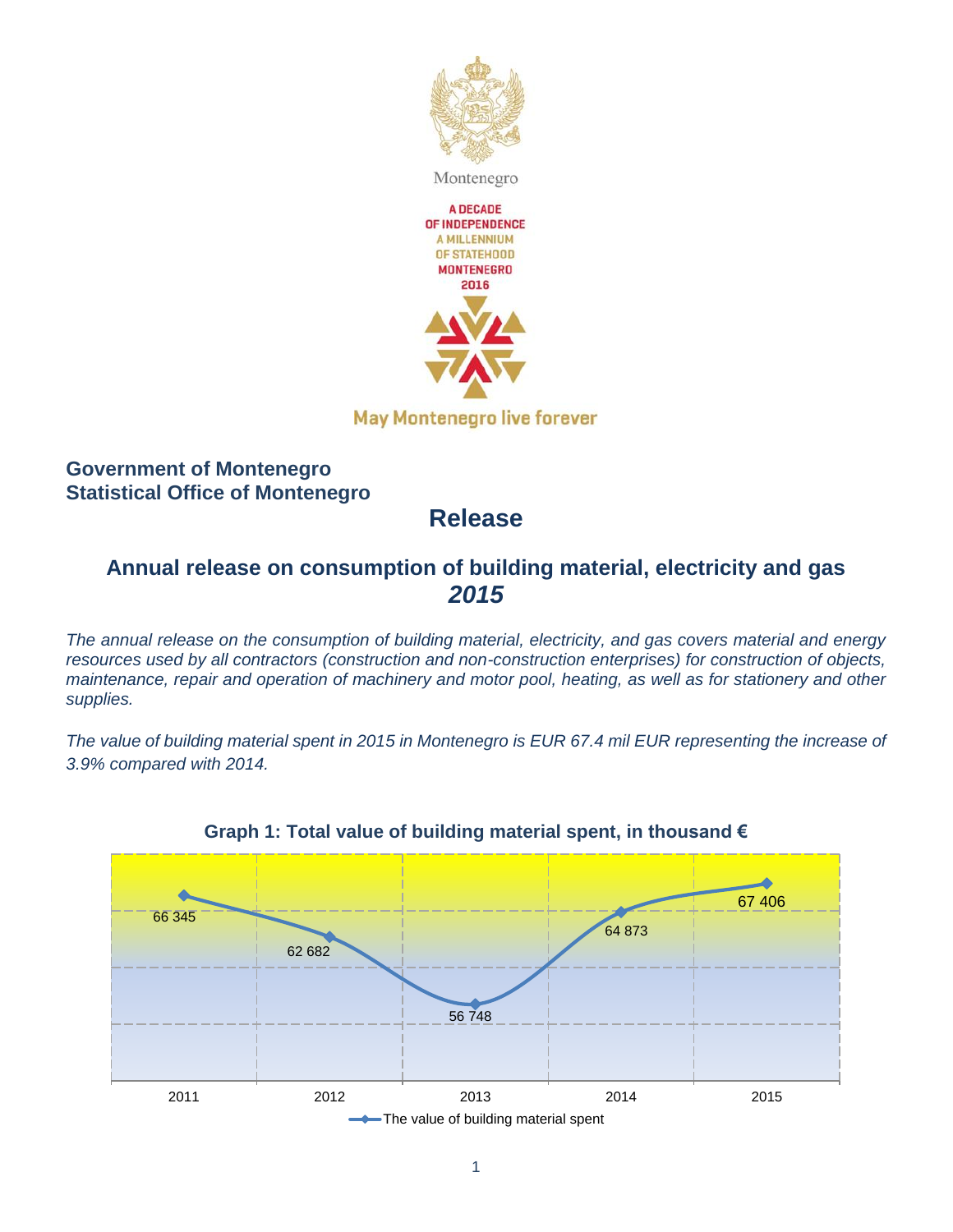| <b>Type of material</b>                                                                    | <b>Unit of</b><br>measure<br>ment | <b>Quantity of</b><br>building<br>material<br>spent | <b>Value of</b><br>building<br>material<br>spent, in<br>thousand $\epsilon$ | <b>Quantity of</b><br>building<br>material<br>spent | <b>Value of</b><br>building<br>material<br>spent, in<br>thousand $\epsilon$ |
|--------------------------------------------------------------------------------------------|-----------------------------------|-----------------------------------------------------|-----------------------------------------------------------------------------|-----------------------------------------------------|-----------------------------------------------------------------------------|
|                                                                                            |                                   | 2014                                                |                                                                             | 2015                                                |                                                                             |
| <b>Building elements</b>                                                                   |                                   |                                                     |                                                                             |                                                     |                                                                             |
| Solid brick                                                                                | Thous.pcs                         | 1649                                                | 334                                                                         | 1 3 5 2                                             | 263                                                                         |
| <b>Perforated brick</b>                                                                    | Thous.pcs                         | 625                                                 | 220                                                                         | 969                                                 | 300                                                                         |
| Solid facade brick                                                                         | Thous.pcs                         | 847                                                 | 282                                                                         | 124                                                 | 55                                                                          |
| Hollow clay blocks                                                                         | Thous.pcs                         | 1 3 6 5                                             | 644                                                                         | 1588                                                | 560                                                                         |
| <b>Facade blocks</b>                                                                       | Thous.pcs                         | 704                                                 | 424                                                                         | 593                                                 | 289                                                                         |
| Brick and blocks, based on cement, slag and dross                                          | Thous.pcs                         | 1 0 0 2                                             | 503                                                                         | 1 3 3 8                                             | 557                                                                         |
| Brick and blocks made from other materials (kermesite,<br>"siporex")                       | Thous.pcs                         | 21                                                  | 27                                                                          | 88                                                  | 40                                                                          |
| <b>Elements for ceilings and arches</b>                                                    |                                   |                                                     |                                                                             |                                                     |                                                                             |
| Floor bricks and inserting bricks                                                          | Thous.pcs                         | 58                                                  | 41                                                                          | 113                                                 | 61                                                                          |
| Beams, half-assembly and assembly for arches (clay<br>elements)                            | Thous.m                           | 9                                                   | 18                                                                          | 23                                                  | 40                                                                          |
| Blocks for ceilings and arches (on the basis of cement)                                    | Thous.pcs                         | 3                                                   | 3                                                                           | 10                                                  | 10                                                                          |
| <b>Prefabricated elements and finished constructions</b>                                   |                                   |                                                     |                                                                             |                                                     |                                                                             |
| Light building boards for outside walls                                                    | m <sup>2</sup>                    | 1436                                                | 11                                                                          | 1 100                                               | 5                                                                           |
| Boards for walls facing                                                                    | m <sup>2</sup>                    | 1584                                                | 72                                                                          | 1 5 3 5                                             | 69                                                                          |
| Light building boards for partition walls                                                  | m <sup>2</sup>                    | 9544                                                | 107                                                                         | 12748                                               | 129                                                                         |
| Light building boards for ceilings                                                         | m <sup>2</sup>                    | 7970                                                | 89                                                                          | 9696                                                | 100                                                                         |
| Light building isolation boards                                                            | m <sup>2</sup>                    | 6659                                                | 98                                                                          | 7 1 1 2                                             | 106                                                                         |
| Plaster boards, all types                                                                  | m <sup>2</sup>                    | 60 319                                              | 228                                                                         | 65 831                                              | 279                                                                         |
| Other steel constructions, all types (roofs, pillars, frames,<br>scaffoldings and similar) | t                                 | 356                                                 | 375                                                                         | 338                                                 | 360                                                                         |
| Building constructions and prefabricated elements for civil<br>engineering                 | t                                 | 1583                                                | 659                                                                         | 1913                                                | 682                                                                         |
| High buildings prefabricated constructions elements                                        | t                                 | 76                                                  | 11                                                                          | 86                                                  | 16                                                                          |
| Wooden construction (finished roof constructions)                                          | m <sup>3</sup>                    | 286                                                 | 49                                                                          | 295                                                 | 50                                                                          |
| <b>Binder material</b>                                                                     |                                   |                                                     |                                                                             |                                                     |                                                                             |
| Quicklime                                                                                  | t                                 | 426                                                 | 88                                                                          | 635                                                 | 107                                                                         |
| Lime, hydrated                                                                             | t                                 | 507                                                 | 111                                                                         | 519                                                 | 108                                                                         |
| Plaster, baked                                                                             | t                                 | 209                                                 | 58                                                                          | 248                                                 | 69                                                                          |
| Portland cement                                                                            | t                                 | 18 560                                              | 1795                                                                        | 18 3 86                                             | 1784                                                                        |
| Cement, other types                                                                        | t                                 | 2 1 8 7                                             | 335                                                                         | 3 2 6 2                                             | 584                                                                         |
| Plastic building materials                                                                 | t                                 | 1 1 4 4                                             | 343                                                                         | 1 0 5 4                                             | 330                                                                         |
| Cement mortars, all types                                                                  | m <sup>3</sup>                    | 4718                                                | 552                                                                         | 5 6 28                                              | 583                                                                         |
| Concrete, fresh                                                                            | m <sup>3</sup>                    | 166 192                                             | 12 115                                                                      | 167 397                                             | 12 3 10                                                                     |
| Asphalt                                                                                    | t                                 | 75 690                                              | 6462                                                                        | 75 820                                              | 6 6 2 6                                                                     |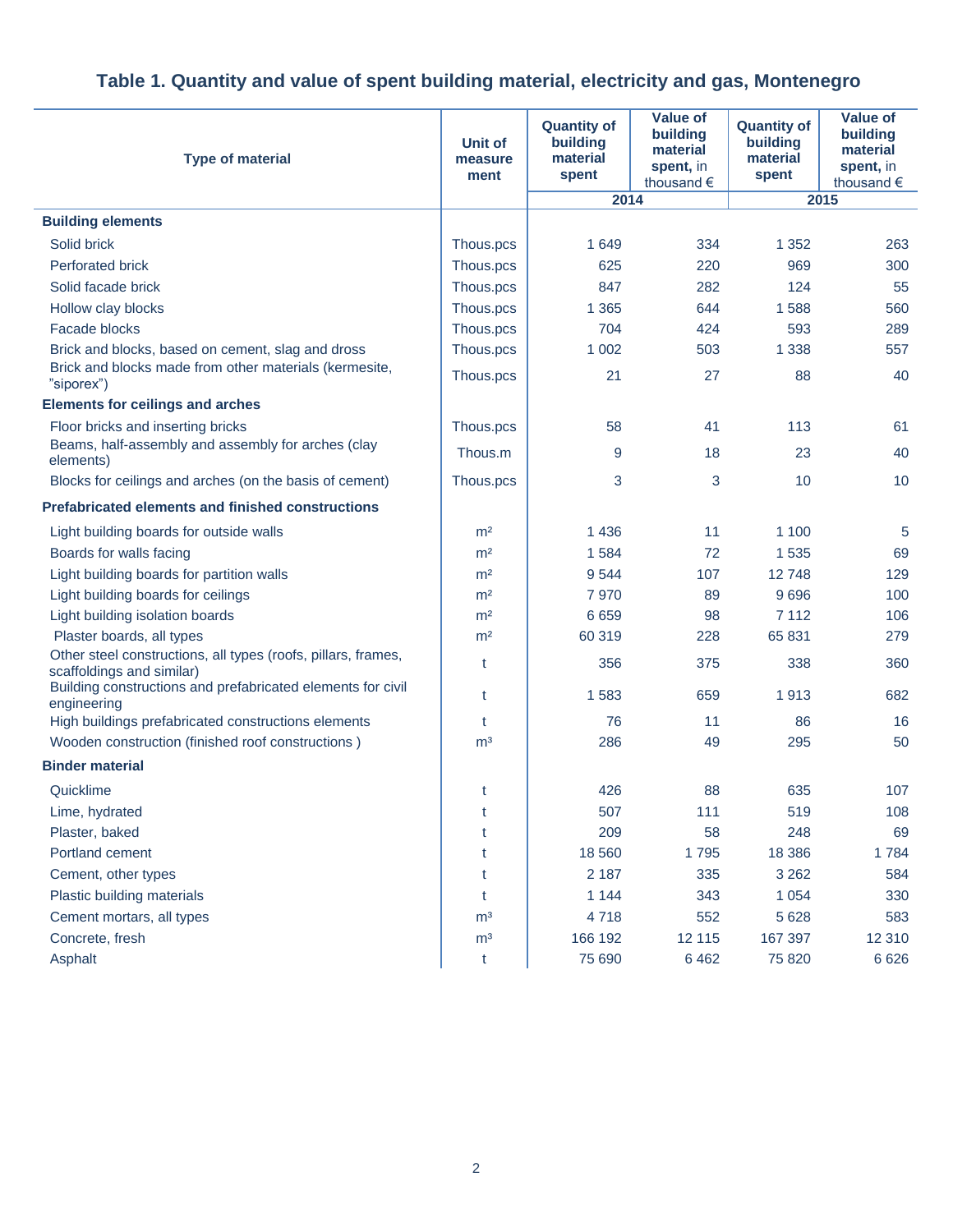/continue/

| <b>Type of material</b>                                                     | Unit of<br>measure<br>ment | <b>Quantity of</b><br>building<br>material<br>spent | <b>Value of</b><br>building<br>material<br>spent, in<br>thousand € | <b>Quantity of</b><br>building<br>material<br>spent | <b>Value of</b><br>building<br>material<br>spent, in<br>thousand € |
|-----------------------------------------------------------------------------|----------------------------|-----------------------------------------------------|--------------------------------------------------------------------|-----------------------------------------------------|--------------------------------------------------------------------|
|                                                                             |                            | 2014                                                |                                                                    | 2015                                                |                                                                    |
| Aggregates and profiled material of stone                                   |                            |                                                     |                                                                    |                                                     |                                                                    |
| Profiled material of stone (curb stone, fence, stone cube, etc.)            | m <sup>3</sup>             | 217                                                 | 70                                                                 | 475                                                 | 143                                                                |
| Crashed technical stone and marble, all types                               | m <sup>3</sup>             | 899                                                 | 41                                                                 | 1 3 2 3                                             | 56                                                                 |
| Broken stone and small size stone                                           | m <sup>3</sup>             | 15 989                                              | 289                                                                | 15 945                                              | 282                                                                |
| Aggregates for concrete                                                     | m <sup>3</sup>             | 194 671                                             | 3 0 3 4                                                            | 201 593                                             | 3 2 9 0                                                            |
| Gravel                                                                      | m <sup>3</sup>             | 38 324                                              | 532                                                                | 39 199                                              | 743                                                                |
| Sand                                                                        | m <sup>3</sup>             | 43 253                                              | 660                                                                | 47 795                                              | 720                                                                |
| Terrazzo- granulates                                                        | t                          | 250                                                 | 11                                                                 | 300                                                 | 12 <sup>2</sup>                                                    |
| Reinforcing and attaching material                                          |                            |                                                     |                                                                    |                                                     |                                                                    |
| Concrete steel                                                              | t                          | 5917                                                | 1992                                                               | 5872                                                | 1614                                                               |
| Wire, black and galvanized                                                  | kg                         | 26722                                               | 57                                                                 | 27 049                                              | 65                                                                 |
| Other iron sections, heavy, medium and light                                | t                          | 648                                                 | 460                                                                | 854                                                 | 575                                                                |
| Various elements for reinforced concrete (reinforcing nets,<br>wall canvas) | t                          | 9 1 5 9                                             | 5 0 0 5                                                            | 10 542                                              | 5 4 0 3                                                            |
| <b>Nails</b>                                                                | kg                         | 87 058                                              | 138                                                                | 95 895                                              | 151                                                                |
| <b>Timber</b>                                                               |                            |                                                     |                                                                    |                                                     |                                                                    |
| Timber, conifer (sawn, hewn)                                                | m <sup>3</sup>             | 8 1 5 9                                             | 1 1 1 9                                                            | 7680                                                | 1 0 6 3                                                            |
| Timber, conifer (round)                                                     | m <sup>3</sup>             | 50                                                  | 10                                                                 | 348                                                 | 50                                                                 |
| Timber, deciduous (sawn and hewn)                                           | m <sup>3</sup>             | 284                                                 | 24                                                                 | 158                                                 | 24                                                                 |
| Timber, deciduous (round)                                                   | m <sup>3</sup>             |                                                     |                                                                    | 104                                                 | 10                                                                 |
| Boards for panelling                                                        | m <sup>3</sup>             | 3 1 4 7                                             | 669                                                                | 3416                                                | 683                                                                |
| Mining wood                                                                 | m <sup>3</sup>             | 227                                                 | 38                                                                 | 200                                                 | 29                                                                 |
| <b>Isolation material and coatings</b>                                      |                            |                                                     |                                                                    |                                                     |                                                                    |
| Roofing boards, all types                                                   | roll                       | 3 6 6 8                                             | 163                                                                | 3 2 0 6                                             | 131                                                                |
| Bitumen, bitulit, bituminous jute, strips, matters, emulsions               | t                          | 3 0 9 0                                             | 1552                                                               | 2811                                                | 1 2 7 0                                                            |
| Expanded polystyrene                                                        | kg                         | 49 704                                              | 153                                                                | 52 104                                              | 189                                                                |
| Other isolation materials (glass wool, mineral wool. etc.)                  | t                          | 447                                                 | 181                                                                | 641                                                 | 216                                                                |
| Paints (all types), varnishes, enamels, dissolvent etc.                     | kg                         | 93725                                               | 206                                                                | 85 599                                              | 246                                                                |
| <b>Roofing material</b>                                                     |                            |                                                     |                                                                    |                                                     |                                                                    |
| Corrugated and plane sheets of "salonite" and asbestos                      | m <sup>3</sup>             | 881                                                 | 22                                                                 | 650                                                 | 11                                                                 |
| Plane, corrugated and interlocking title                                    | Thous.pcs                  | 243                                                 | 140                                                                | 431                                                 | 182                                                                |
| Other roofing material (concrete tiles, plastic boards)                     | m <sup>2</sup>             | 4 3 6 4                                             | 73                                                                 | 4877                                                | 83                                                                 |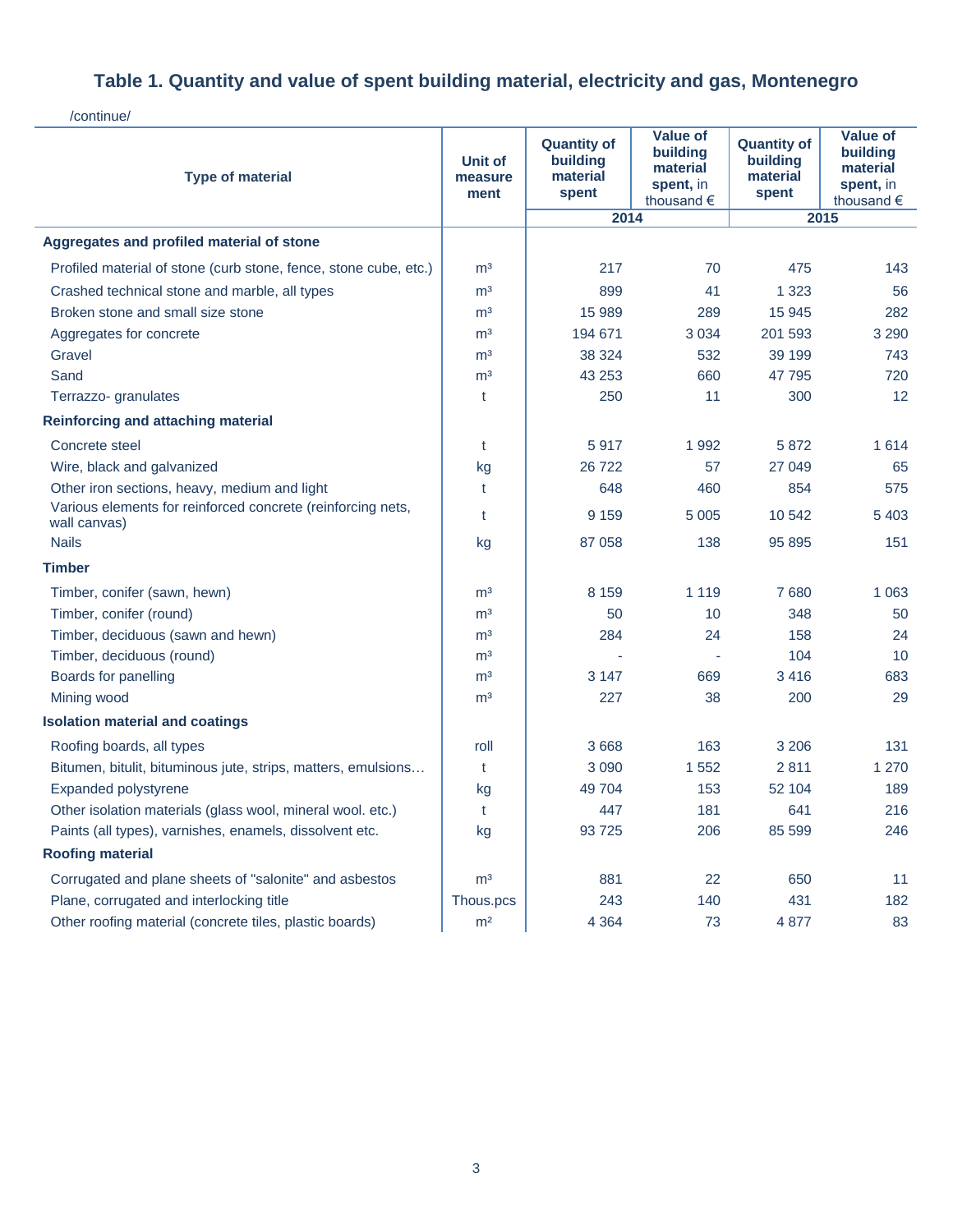/continue/

| <b>Type of material</b>                                                                       | <b>Unit of</b><br>measure<br>ment | <b>Quantity of</b><br>building<br>material<br>spent | <b>Value of</b><br>building<br>material<br>spent, in<br>thousand € | <b>Quantity of</b><br>building<br>material<br>spent | <b>Value of</b><br>building<br>material<br>spent, in<br>thousand € |
|-----------------------------------------------------------------------------------------------|-----------------------------------|-----------------------------------------------------|--------------------------------------------------------------------|-----------------------------------------------------|--------------------------------------------------------------------|
|                                                                                               |                                   | 2014                                                |                                                                    | 2015                                                |                                                                    |
| <b>Material for floor wall covering</b>                                                       |                                   |                                                     |                                                                    |                                                     |                                                                    |
| Vinyl and asbestos boards and other artificial flooring masses                                | t                                 | 76                                                  | 11                                                                 | 83                                                  | 18                                                                 |
| Ceramic titles (wall, floor and facade)                                                       | m <sup>2</sup>                    | 81 075                                              | 674                                                                | 80 937                                              | 667                                                                |
| Ceramic and marble facing boards                                                              | m <sup>2</sup>                    | 6977                                                | 187                                                                | 9916                                                | 367                                                                |
| Tiles of grinded stone and marble                                                             | m <sup>2</sup>                    | 1 3 4 5                                             | 33                                                                 | 2636                                                | 66                                                                 |
| Terrazzo boards                                                                               | m <sup>2</sup>                    | 685                                                 | 11                                                                 | 687                                                 | 10                                                                 |
| Plywood, panel, fibreboard and other wood based boards                                        | m <sup>2</sup>                    | 1 2 8 4                                             | 10                                                                 | 2 2 5 0                                             | 16                                                                 |
| Parquet (breech, oak and other)                                                               | m <sup>2</sup>                    | 27 667                                              | 517                                                                | 32 677                                              | 627                                                                |
| Laminated parquet                                                                             | m <sup>2</sup>                    | 6 2 5 6                                             | 81                                                                 | 8789                                                | 133                                                                |
| Ceiling and wall panelling                                                                    | m <sup>2</sup>                    | 2 5 21                                              | 44                                                                 | 2511                                                | 41                                                                 |
| Plastic boards for walls                                                                      | m <sup>2</sup>                    | 479                                                 | 11                                                                 | 466                                                 | 10                                                                 |
| Wallpapers, all types                                                                         | m <sup>2</sup>                    | 772                                                 | 33                                                                 | 868                                                 | 39                                                                 |
| Material for plumping, sewerage system, heating,<br>ventilation, for sanitary facilities      |                                   |                                                     |                                                                    |                                                     |                                                                    |
| Pipes, seamless                                                                               | kg                                | 5 1 4 2                                             | 38                                                                 | 5 0 0 0                                             | 35                                                                 |
| Pipes, seamed                                                                                 | kg                                | 49 307                                              | 41                                                                 | 58 823                                              | 71                                                                 |
| Cast iron pipes and fittings                                                                  | kg                                | 54 168                                              | 347                                                                | 24 5 34                                             | 217                                                                |
| Pipes, plastic, all types                                                                     | kg                                | 120 885                                             | 366                                                                | 128 246                                             | 490                                                                |
| Pipe fittings and flanges                                                                     | kg                                | 15 639                                              | 82                                                                 | 17 495                                              | 93                                                                 |
| Ceramics, sewage tubes                                                                        | t                                 | 54                                                  | 65                                                                 | 32                                                  | 60                                                                 |
| Pipes, concrete, all types                                                                    | t                                 | 1 4 3 1                                             | 348                                                                | 2 1 1 7                                             | 362                                                                |
| Ceramics, sanitary                                                                            | piece                             | 11722                                               | 340                                                                | 15 646                                              | 442                                                                |
| Sanitary equipment, of plate and cast iron                                                    | piece                             | 696                                                 | 11                                                                 | 135                                                 | 6                                                                  |
| Plastics sanitary equipment                                                                   | piece                             | 800                                                 | $\overline{2}$                                                     | 996                                                 | $12 \overline{ }$                                                  |
| Other ceramic for construction (titles for stoves and<br>fireplaces, technical ceramic, etc.) | piece                             | 337                                                 | 33                                                                 | 346                                                 | 34                                                                 |
| <b>Heating furnaces</b>                                                                       | piece                             | 10                                                  | 3                                                                  | 13                                                  | 8                                                                  |
| Radiators, all types                                                                          | m <sup>2</sup>                    | 2 8 0 3                                             | 139                                                                | 2779                                                | 132                                                                |
| <b>Material for power supply installations</b>                                                |                                   |                                                     |                                                                    |                                                     |                                                                    |
| Ropes and wires, copper                                                                       | kg                                | 22 703                                              | 162                                                                | 17873                                               | 148                                                                |
| Wire, of aluminium and aluminium alloys                                                       | kg                                | 6 3 9 4                                             | 50                                                                 | 7914                                                | 82                                                                 |
| Ropes, of aluminium and Ferro - aluminium                                                     | kg                                | 609                                                 | 11                                                                 | 593                                                 | 9                                                                  |
| Conductors, insulated (poly - vinyl chloride, rubber etc.)                                    | m                                 | 20 969                                              | 27                                                                 | 25 164                                              | 54                                                                 |
| Cables, all types                                                                             | m                                 | 879 544                                             | 1 1 4 5                                                            | 832 493                                             | 1 1 0 1                                                            |
| Installation material (switches, plugs, boxes, lamp holders)                                  | Eur, thous.                       |                                                     | 328                                                                |                                                     | 277                                                                |
| Electric insulators, all types                                                                | t                                 | 339                                                 | 376                                                                | 132                                                 | 114                                                                |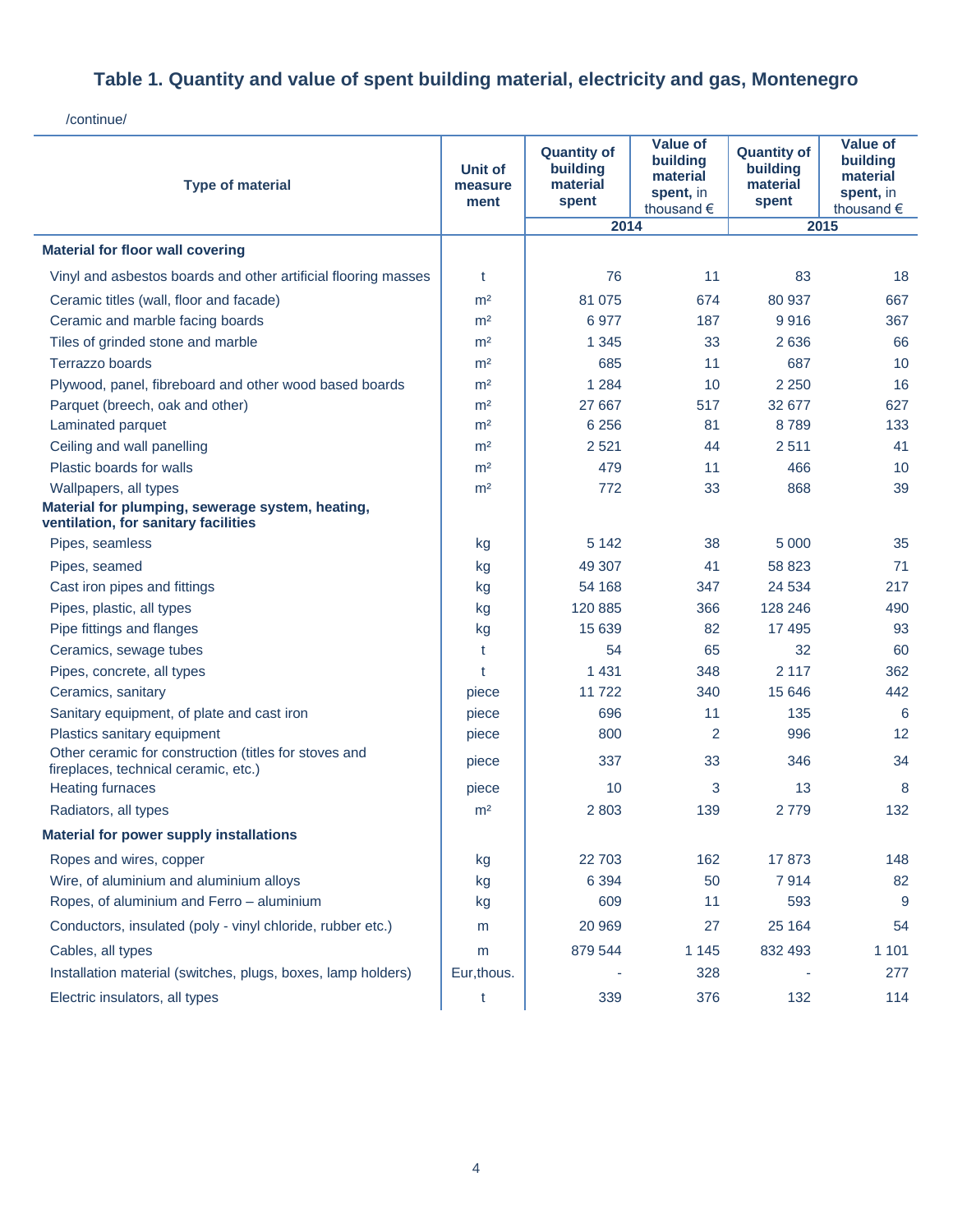/continue/

| <b>Type of material</b>                                                                                           | <b>Unit of</b><br>measure<br>ment | <b>Quantity of</b><br>building<br>material<br>spent | <b>Value of</b><br>building<br>material<br>spent, in<br>thousand € | <b>Quantity of</b><br>building<br>material<br>spent | <b>Value of</b><br>building<br>material<br>spent, in<br>thousand $\epsilon$ |
|-------------------------------------------------------------------------------------------------------------------|-----------------------------------|-----------------------------------------------------|--------------------------------------------------------------------|-----------------------------------------------------|-----------------------------------------------------------------------------|
|                                                                                                                   |                                   | 2014                                                |                                                                    | 2015                                                |                                                                             |
| Other material and elements for incorporating                                                                     |                                   |                                                     |                                                                    |                                                     |                                                                             |
| Rails and accessories                                                                                             | t                                 |                                                     |                                                                    | 12                                                  | 8                                                                           |
| Plates and sheets, black                                                                                          | kg                                | 28 335                                              | 25                                                                 | 22 062                                              | 20                                                                          |
| Zinc galvanized plates and sheets                                                                                 | kg                                | 37 298                                              | 157                                                                | 35 330                                              | 150                                                                         |
| Aluminium plates and sheets                                                                                       | kg                                | 5 0 8 4                                             | 13                                                                 | 4 6 6 9                                             | 13                                                                          |
| Glass, heat insulation                                                                                            | m <sup>2</sup>                    | 3718                                                | 64                                                                 | 3 4 8 0                                             | 61                                                                          |
| Glass sheets, other types                                                                                         | m <sup>2</sup>                    | 3848                                                | 29                                                                 | 5 3 3 6                                             | 37                                                                          |
| Non-ferrous metals joinery (windows, doors, blinds)                                                               | t                                 | 3                                                   | 8                                                                  | 18                                                  | 20                                                                          |
| Building metal elements (iron sheet pipes and chimneys,<br>steel windows, doors, Venetian blinds)                 | t                                 | 46                                                  | 37                                                                 | 44                                                  | 36                                                                          |
| Doors and windows, wooden, all types                                                                              | piece                             | 5 1 5 9                                             | 917                                                                | 6710                                                | 966                                                                         |
| Material for fitting in (built-in furniture, window blinds)                                                       | <b>EUR</b><br>thousand            |                                                     | 98                                                                 |                                                     | 117                                                                         |
| Other material not mentioned elsewhere (for repairs,<br>machinery and vehicles maintenance, stationery and other) | <b>EUR</b><br>thousand            |                                                     | 283                                                                |                                                     | 262                                                                         |
| <b>Consumed power material</b>                                                                                    |                                   |                                                     |                                                                    |                                                     |                                                                             |
| <b>Bitumen</b>                                                                                                    | t                                 | 2012                                                | 1 0 2 4                                                            | 3820                                                | 1463                                                                        |
| Motor petrol for transport                                                                                        | t                                 | 111                                                 | 127                                                                | 204                                                 | 246                                                                         |
| Motor petrol for drive                                                                                            | t                                 | 13                                                  | 11                                                                 | 16                                                  | 17                                                                          |
| Diesel petrol for transport                                                                                       | t                                 | 7 3 8 0                                             | 7828                                                               | 8857                                                | 8 2 8 6                                                                     |
| Diesel petrol for drive                                                                                           | t                                 | 3852                                                | 3 9 0 2                                                            | 3 9 6 4                                             | 3 9 5 3                                                                     |
| Gas/Diesel oil and fuel oil                                                                                       | t                                 | 551                                                 | 566                                                                | 504                                                 | 471                                                                         |
| Coal, all types                                                                                                   | t                                 | 22                                                  | 11                                                                 | 10                                                  | 3                                                                           |
| Other petroleum products                                                                                          | t                                 | 11                                                  | 22                                                                 | 1                                                   | 2                                                                           |
| Other fuels                                                                                                       |                                   | 5 3 4 0                                             | 9                                                                  | 4615                                                | 3                                                                           |
| Electricity                                                                                                       | <b>MWh</b>                        | 16 404                                              | 1523                                                               | 17769                                               | 1818                                                                        |